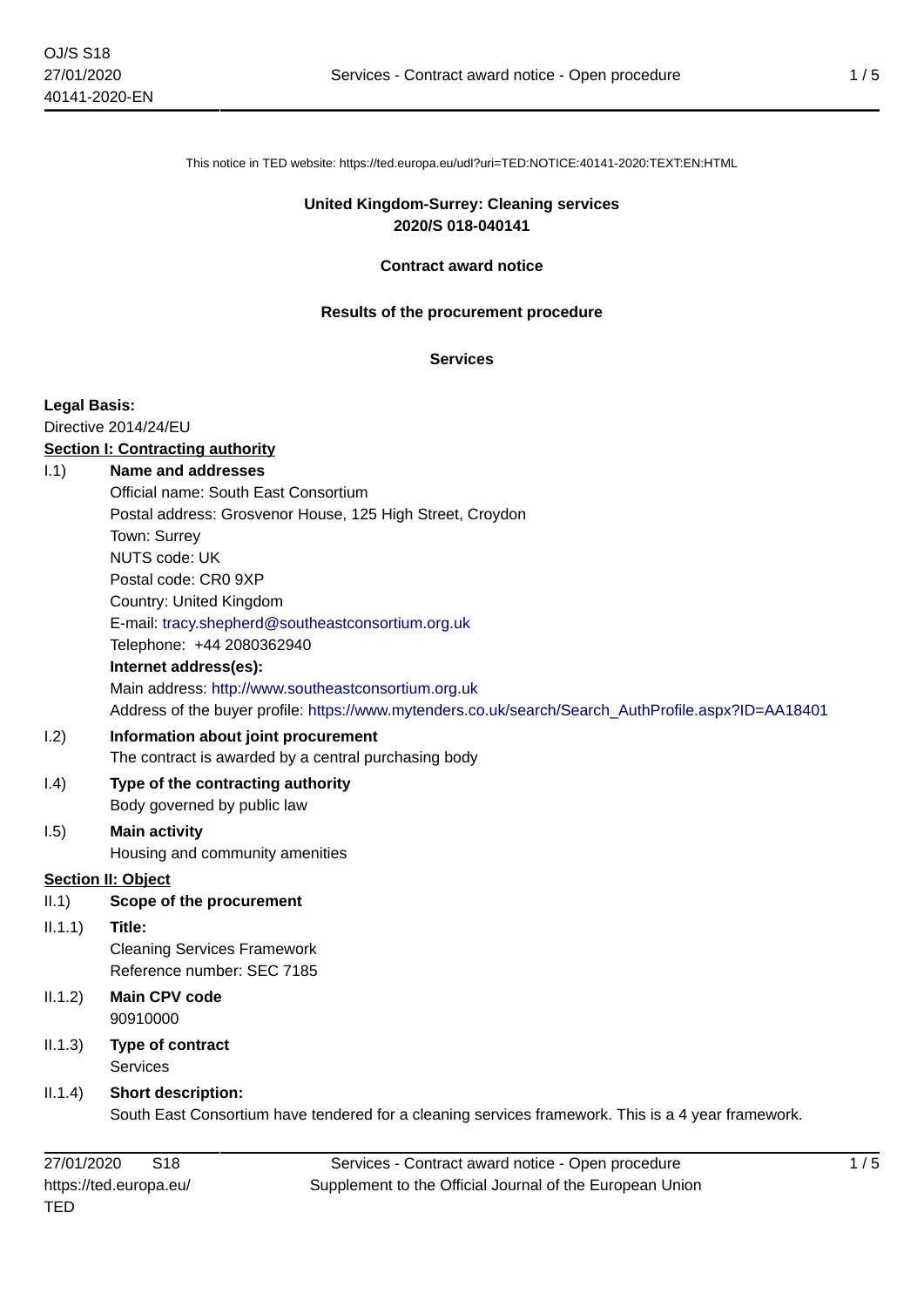| II.1.6)           | <b>Information about lots</b>                                                                                                                                                                                                                                                                                                                                                                                                                                                                                                                                                                                                          |
|-------------------|----------------------------------------------------------------------------------------------------------------------------------------------------------------------------------------------------------------------------------------------------------------------------------------------------------------------------------------------------------------------------------------------------------------------------------------------------------------------------------------------------------------------------------------------------------------------------------------------------------------------------------------|
|                   | This contract is divided into lots: no                                                                                                                                                                                                                                                                                                                                                                                                                                                                                                                                                                                                 |
| II.1.7)           | Total value of the procurement (excluding VAT)<br>Value excluding VAT: 1 000 000.00 GBP                                                                                                                                                                                                                                                                                                                                                                                                                                                                                                                                                |
| II.2)             | <b>Description</b>                                                                                                                                                                                                                                                                                                                                                                                                                                                                                                                                                                                                                     |
| II.2.1)           | Title:                                                                                                                                                                                                                                                                                                                                                                                                                                                                                                                                                                                                                                 |
| II.2.2)           | <b>Additional CPV code(s)</b><br>90910000                                                                                                                                                                                                                                                                                                                                                                                                                                                                                                                                                                                              |
| II.2.3)           | <b>Place of performance</b><br>NUTS code: UK                                                                                                                                                                                                                                                                                                                                                                                                                                                                                                                                                                                           |
| II.2.4)           | Description of the procurement:<br>South East Consortium have tendered a framework for cleaning services. The works will include but not limited<br>to:<br>The contract requirements of this service will be:<br>- cleaning of general needs and homes for older people schemes (HOPS),<br>- communal areas, stairwells, chutes, bin stores, external areas and lights,<br>- cleaning of pathways and parking areas,<br>- including litter picking on adjacent grassed areas,<br>- cleaning of communal outbuildings,<br>- external and internal communal window cleaning,<br>- changing light bulbs.<br>The framework is for 4 years. |
| II.2.5)           | Award criteria<br>Quality criterion - Name: Quality questions / Weighting: 60<br>Cost criterion - Name: Tendered prices / Weighting: 40                                                                                                                                                                                                                                                                                                                                                                                                                                                                                                |
| II.2.11)          | Information about options<br>Options: no                                                                                                                                                                                                                                                                                                                                                                                                                                                                                                                                                                                               |
| II.2.13)          | <b>Information about European Union funds</b><br>The procurement is related to a project and/or programme financed by European Union funds: no                                                                                                                                                                                                                                                                                                                                                                                                                                                                                         |
| II.2.14)          | <b>Additional information</b><br>SEC frameworks may be accessed by all publicly funded organisations – access is not limited to SEC Members<br>alone.<br>For further details about who can use our frameworks please refer to https://www.southeastconsortium.org.uk/<br>services/how-to-use-our-services/who-can-use-our-frameworks                                                                                                                                                                                                                                                                                                   |
|                   | <b>Section IV: Procedure</b>                                                                                                                                                                                                                                                                                                                                                                                                                                                                                                                                                                                                           |
| IV.1)             | <b>Description</b>                                                                                                                                                                                                                                                                                                                                                                                                                                                                                                                                                                                                                     |
| IV.1.1)           | Type of procedure<br>Open procedure                                                                                                                                                                                                                                                                                                                                                                                                                                                                                                                                                                                                    |
| IV.1.3)           | Information about a framework agreement or a dynamic purchasing system<br>The procurement involves the establishment of a framework agreement                                                                                                                                                                                                                                                                                                                                                                                                                                                                                          |
| $11/1$ $\alpha$ ) | Information about algotranic quotion                                                                                                                                                                                                                                                                                                                                                                                                                                                                                                                                                                                                   |

IV.1.6) **Information about electronic auction**

# IV.1.8) **Information about the Government Procurement Agreement (GPA)**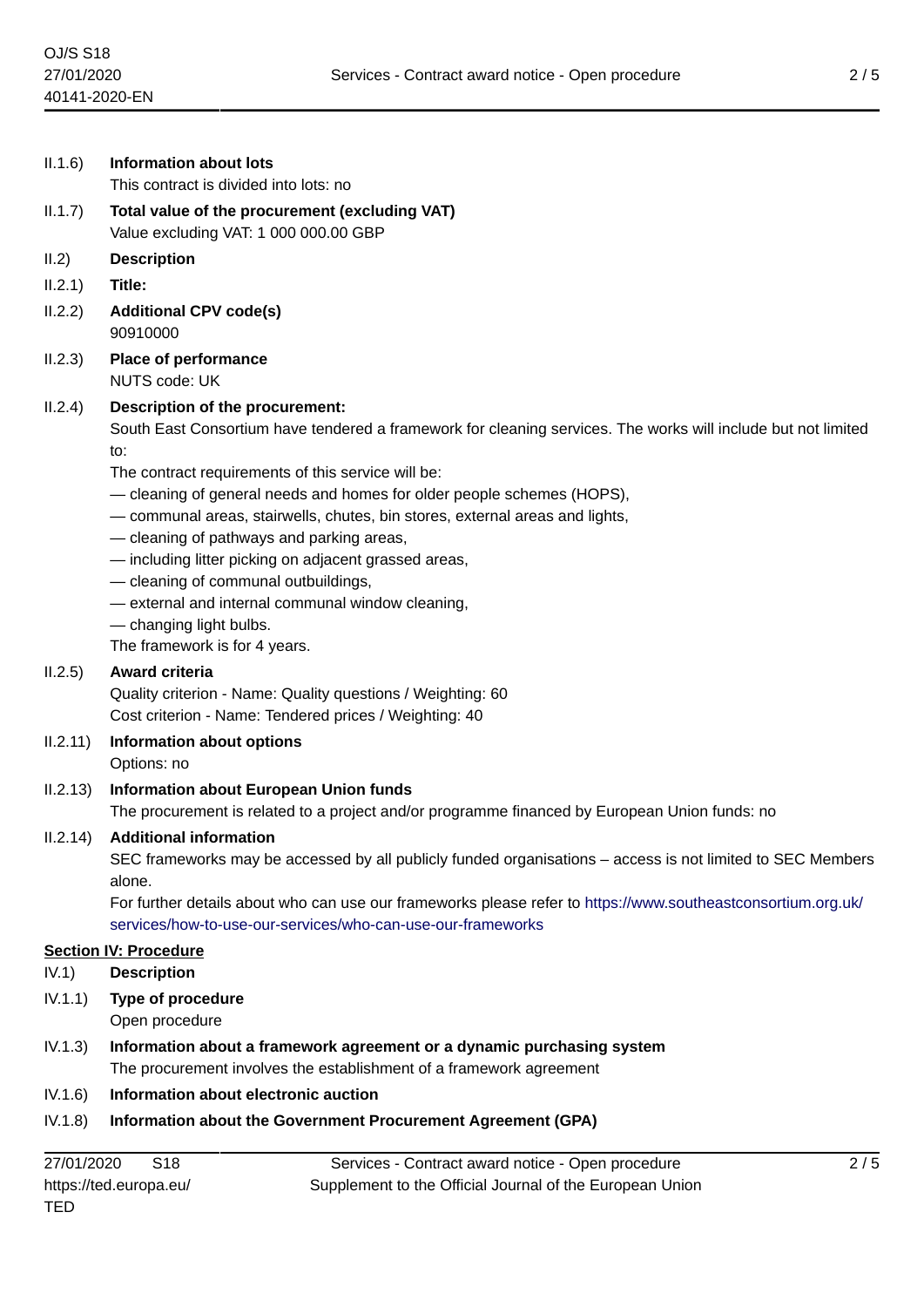The procurement is covered by the Government Procurement Agreement: no

- IV.2) **Administrative information**
- IV.2.1) **Previous publication concerning this procedure** Notice number in the OJ S: [2019/S 092-222753](https://ted.europa.eu/udl?uri=TED:NOTICE:222753-2019:TEXT:EN:HTML)
- IV.2.8) **Information about termination of dynamic purchasing system**
- IV.2.9) **Information about termination of call for competition in the form of a prior information notice**

## **Section V: Award of contract**

A contract/lot is awarded: yes

- V.2) **Award of contract**
- V.2.1) **Date of conclusion of the contract:** 21/01/2020

# V.2.2) **Information about tenders**

Number of tenders received: 9 Number of tenders received from SMEs: 9 Number of tenders received from tenderers from other EU Member States: 0 Number of tenders received from tenderers from non-EU Member States: 0 Number of tenders received by electronic means: 9 The contract has been awarded to a group of economic operators: yes

# V.2.3) **Name and address of the contractor**

Official name: Cleanscapes Ltd Postal address: Coles Lane Town: Ockley NUTS code: UK Postal code: RH5 5HW Country: United Kingdom Telephone: +44 1306711730 The contractor is an SME: yes

# V.2.3) **Name and address of the contractor**

Official name: Pinnacle Housing Ltd Postal address: Pinnacle House, 6 Hoffmanns Way Town: London NUTS code: UK Postal code: CM1 1GU Country: United Kingdom Telephone: +44 7866594576 The contractor is an SME: yes

# V.2.3) **Name and address of the contractor**

Official name: Chequers Contract Services Ltd Postal address: Units 12-14 Tait Road Industrial Estate, Tait Road Town: Croydon NUTS code: UK Postal code: CR0 2DP Country: United Kingdom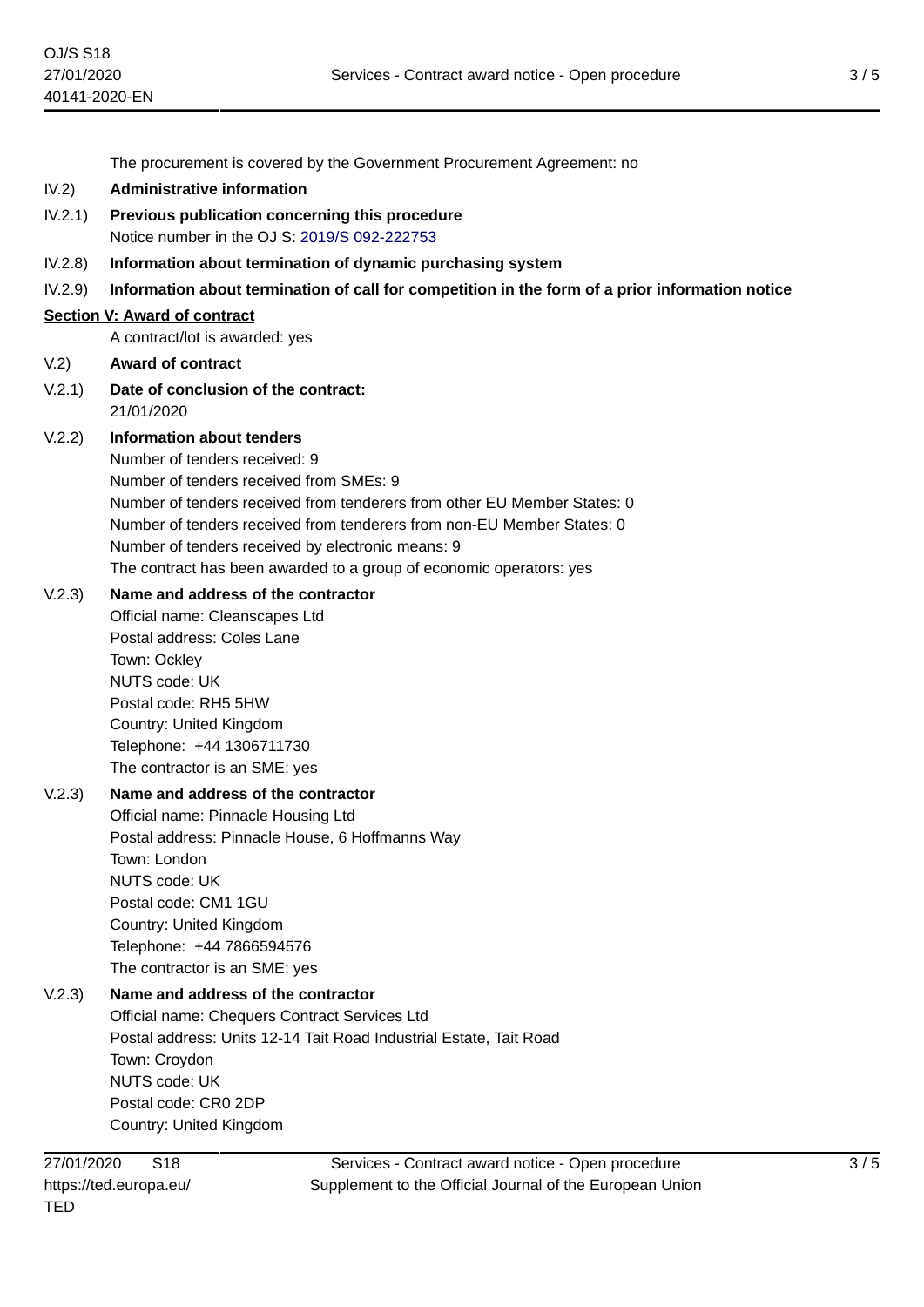Telephone: +44 2086656746 The contractor is an SME: yes V.2.3) **Name and address of the contractor** Official name: Hi-spec Facilities Services Ltd Postal address: 20 Schooner Park, Schooner Court, Crossways Business Park, Dartford Town: Kent NUTS code: UK Postal code: DA2 6NW Country: United Kingdom Telephone: +44 1322620600 The contractor is an SME: yes V.2.3) **Name and address of the contractor** Official name: YBC Cleaning Services Ltd Postal address: 161 North Lane, Aldershot Town: Hampshire NUTS code: UKJ Postal code: GU12 4TA Country: United Kingdom Telephone: +44 1252338873 The contractor is an SME: yes V.2.3) **Name and address of the contractor** Official name: AK9 Security and FM Solutions Ltd Postal address: 11a Stewart House, Longbridge Road Town: Barking NUTS code: UKI52 Postal code: IG11 8RT Country: United Kingdom Telephone: +44 2036097608 The contractor is an SME: yes V.2.4) **Information on value of the contract/lot (excluding VAT)** Total value of the contract/lot: 1 000 000.00 GBP V.2.5) **Information about subcontracting Section VI: Complementary information** VI.3) **Additional information:** (MT Ref:218718) VI.4) **Procedures for review** VI.4.1) **Review body** Official name: Public Procurement Review Service Postal address: Cabinet Office Town: London Country: United Kingdom E-mail: [publicprocurementreview@cabinetoffice.gov.uk](mailto:publicprocurementreview@cabinetoffice.gov.uk) Telephone: +44 3450103503